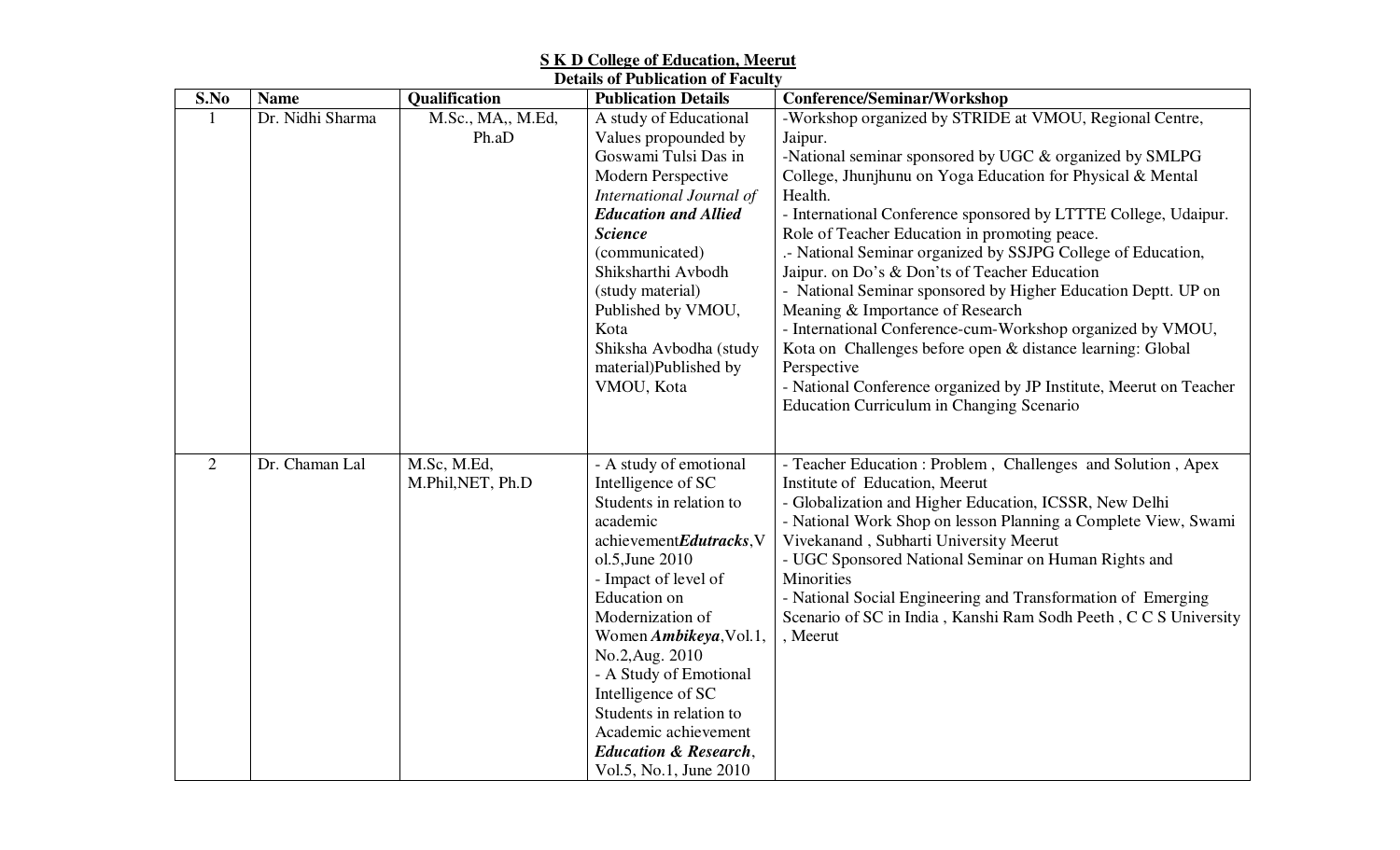|  | - A Study of Home               |  |
|--|---------------------------------|--|
|  | Environment of                  |  |
|  | <b>Emotionally Intelligent</b>  |  |
|  | SC Students Educational         |  |
|  | <i>Studies</i> , Vol. No.2 Year |  |
|  | 2010                            |  |
|  | Concept of Teaching and         |  |
|  | Role of an effective            |  |
|  | teacher College                 |  |
|  | Magazine                        |  |

## **S K D College of Education, Meerut Details of Publication of Faculty**

| S.No | <b>Name</b>         | Qualification        | <b>Publication Details</b>                      | Conference/Seminar/Workshop                            |
|------|---------------------|----------------------|-------------------------------------------------|--------------------------------------------------------|
| 3    | Dr. Rekha Verma     | M.Sc., M.Ed, M.Phil, | Bodhdh Darshan Evam Uska Adhunik                | -National Seminar organized by SGPG College,           |
|      |                     | Ph.D                 | Shiksha Darshan Par Prabhav in                  | Sarurpur, Meerut on Youth in Rural India: Challenges   |
|      |                     |                      | International journal of <b>Education &amp;</b> | & Prospects.                                           |
|      |                     |                      | <b>Allied Sciences</b> (communicated)           | - National Seminar organized by Institute of advanced  |
|      |                     |                      |                                                 | studies CCS University, Meerut on Topic "Samajik       |
|      |                     |                      |                                                 | tatha Kanooni Drishti se Shiksha ki Bhumika.           |
|      |                     |                      |                                                 | - National seminar organized by NAS PG College,        |
|      |                     |                      |                                                 | Meerut sponsored by UGC on Topic "Role of Higher       |
|      |                     |                      |                                                 | Education in Women Empowerment."                       |
| 4    | Dr. Prachi Pachauri | M.Sc., M.Ed, M.Phil, | A Study of Personality Traits of English        | - International Conference sponsored by LTTTE          |
|      |                     | Ph.D                 | Medium & Hindi Medium Students at               | College, Udaipur. on Role of Institutions in promoting |
|      |                     |                      | Secondary Level, International                  | peace                                                  |
|      |                     |                      | <b>Education &amp; Allied Sciences, Vol. 2,</b> | -National seminar organized Higher Education, Deptt.   |
|      |                     |                      | No.1 January to .June 2010                      | UP on Meaning & Importance of Research                 |
|      |                     |                      | A Study of Personality Traits of English        | -National seminar organized by DN College, Meerut on   |
|      |                     |                      | Medium & Hindi Medium Students at               | "Modern trends in Plant & Environment Sciences."       |
|      |                     |                      | Secondary Level Ambikeya, Education,            | -National seminar organized by SDCET, Muzaffer         |
|      |                     |                      | communicated                                    | Nagar sponsored by ICSSR Delhi on Public               |
|      |                     |                      | Problem Solving and its Component in            | participation for environmental control.               |
|      |                     |                      | College Magazine Kasturi                        | -National seminar organized by DN College, Meerut on   |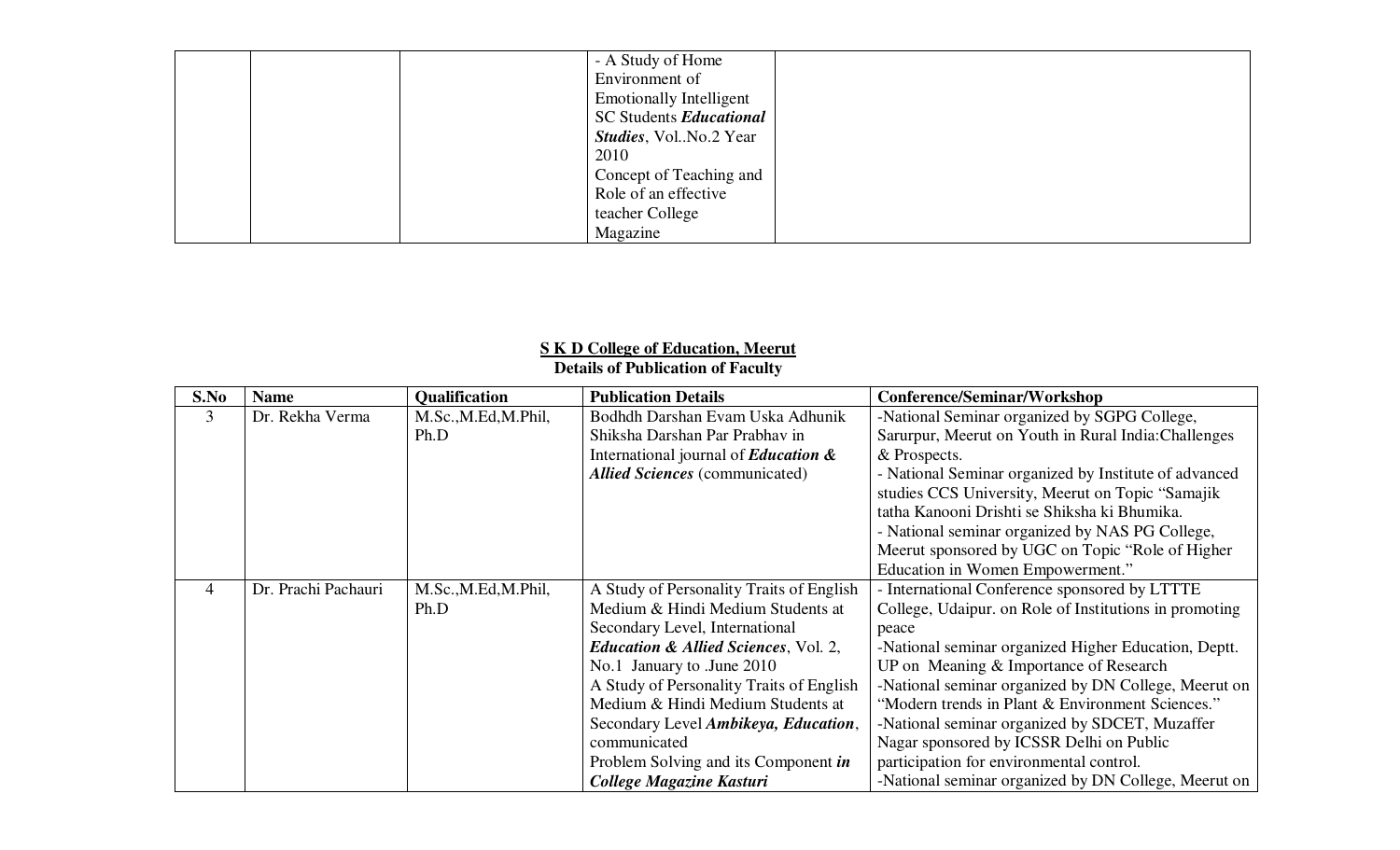|        |                    |                     |                                               | Environment & Human concern".                         |
|--------|--------------------|---------------------|-----------------------------------------------|-------------------------------------------------------|
|        |                    |                     |                                               |                                                       |
|        |                    |                     |                                               |                                                       |
|        |                    |                     |                                               |                                                       |
|        |                    |                     |                                               |                                                       |
|        |                    |                     |                                               |                                                       |
|        |                    |                     |                                               |                                                       |
|        |                    |                     |                                               |                                                       |
| 5      | Dr.Anita Sharma    | M.Sc, M.Ed, M.Phil, | -"Construction of teacher commitment          |                                                       |
|        |                    | Ph.D, NET           | scale" <i>Edutracks</i> , June 2006, Vol.5    |                                                       |
| 6      | Dr. Pradeep Gupta  | M.A,M.Ed,M.Phil,    | Sant Kavi Tulsi Das ke Sahitya Mein           | .- International seminar sponsored by IATE on Quality |
|        |                    | Ph.D                | Nihit Moolya, International journal of        | of Professional Education in present Era.             |
|        |                    |                     | <b>Education &amp; Allied Sciences, Vol.2</b> | - National seminar on Women Empowerment               |
|        |                    |                     | No.1 January to June 2010                     | sponsored by UGC and organized by NAS (PG)            |
|        |                    |                     |                                               | College, Meerut                                       |
|        |                    |                     |                                               | - International seminar sponsored by IATE on Topic    |
|        |                    |                     |                                               | Quality of -Professional Education in present Era     |
| $\tau$ | Mrs. Manju Rastogi | M.Sc,M.Ed,Ph.D      |                                               | - National Conference organized by JP Institute,      |
|        |                    | (pursuing)          |                                               | Meerut on Policy, Programme & Product in Teacher      |
|        |                    |                     |                                               | Education                                             |

## **S K D College of Education, Meerut Details of Publication of Faculty**

| S.No | <b>Name</b>   | <b>Qualification</b>             | <b>Publication Details</b>                                               | <b>Conference/Seminar/Workshop</b>    |
|------|---------------|----------------------------------|--------------------------------------------------------------------------|---------------------------------------|
| 8    | Mrs. Priyanka | M.Sc, M.Ed, M.Phil, Ph.D $\vert$ | 1-Impact of level of Education on - National conference sponsored by UGC |                                       |
|      | Sharma        | (submitted)                      | Modernization of Women Ambikeya, Vol.1,                                  | organized by SSV<br>college,          |
|      |               |                                  | No.2, August 2010, Journal of                                            | Hapur(Ghaziabad), on the topic of     |
|      |               |                                  | <i>Educational Studies, Vol 9, No.1 August 2011</i>                      | "Panchayati Raj Vyavastha evam Mahila |
|      |               |                                  | - Multivariate analysis of career maturity for Sashaktikaran.            |                                       |
|      |               |                                  | Academic performance & dependence                                        |                                       |
|      |               |                                  | proneness among $10+2$ level students <i>Learning</i>                    |                                       |
|      |               |                                  | <i>community</i> Vol.2, No.2, August 2011                                |                                       |
|      |               |                                  | 2. Career maturity among $10+2$ level students:                          |                                       |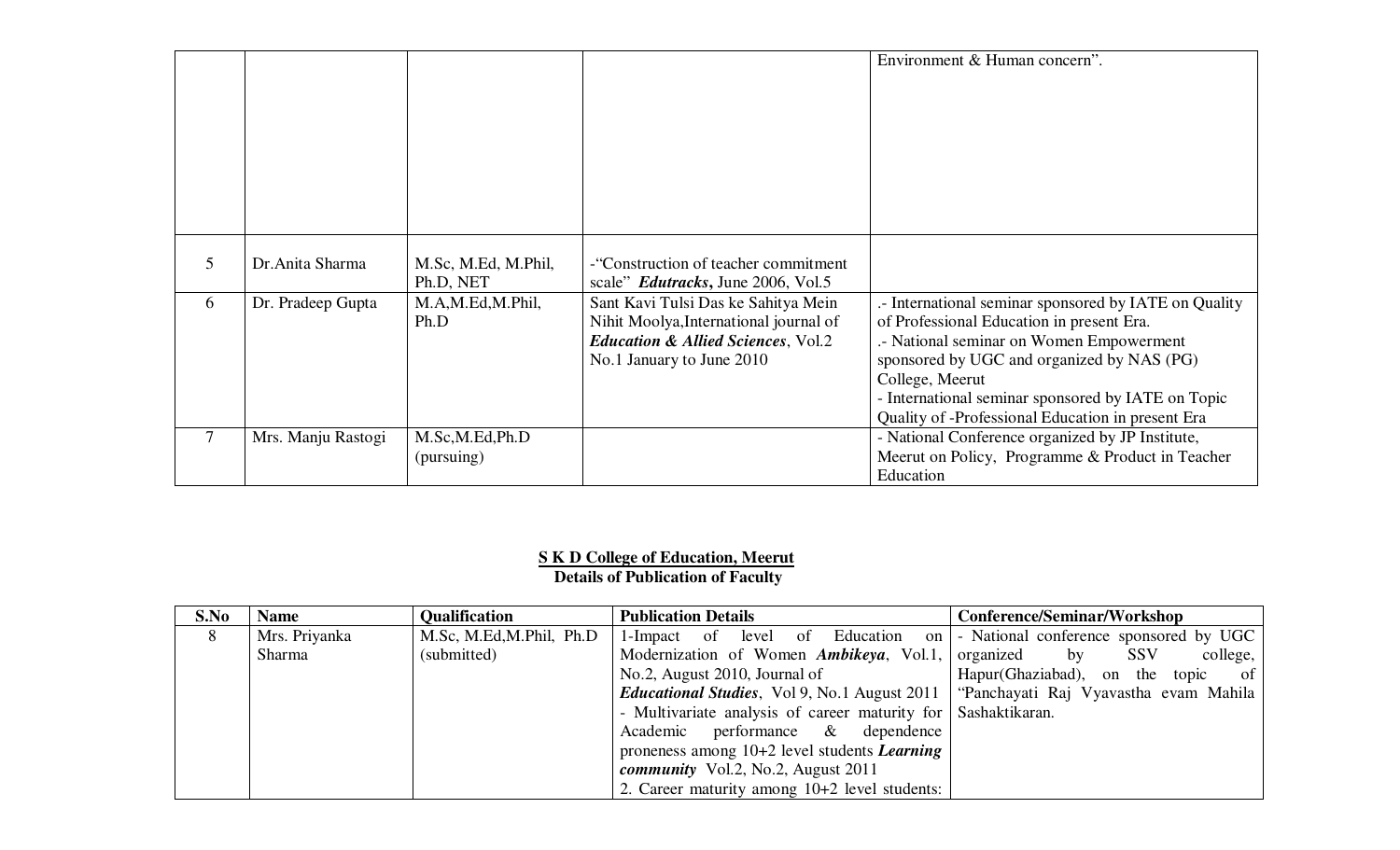|    |                    |                                                | Role of academic performance & career<br>decision making.<br>3. Multivariate analysis of career maturity for<br>academic performance and locus of control<br>among 10+2 level students, Ambikeya, Vol.3,<br><b>August</b> , 2011<br>Published article<br>"Role<br>of<br>Career<br>Maturity", in college magazine |                                                                                                                                                                                                                                                                                      |
|----|--------------------|------------------------------------------------|------------------------------------------------------------------------------------------------------------------------------------------------------------------------------------------------------------------------------------------------------------------------------------------------------------------|--------------------------------------------------------------------------------------------------------------------------------------------------------------------------------------------------------------------------------------------------------------------------------------|
| 9  | Dr. Shalini Sharma | M.A(Sanskrit), MA(educati<br>on)<br>B.Ed, Ph.D | Published Article Sansar Ke Panch Adhyatmik<br><i>Shatru</i> in College Magazine                                                                                                                                                                                                                                 | -National Seminar on<br>Badalte Moolya<br>Evam Sahitya ki Bhumika.<br><b>INPG CollegeMeerut</b><br>- National Seminar - Sahitya Mein Shodh,,<br>Saheed Mangal pandey College., Meerut.<br>Seminar Vedon Mein Agni Ka Saroop<br>Swami Sampurnanand Vedic<br>Shodh<br>Sansthan, Meerut |
| 10 | Mr. Sharad Singh   | M.A, M.Ed                                      |                                                                                                                                                                                                                                                                                                                  | - Seminar on Role of professional Education<br>in Nation building process Deptt. of<br><b>Education MCAT</b> , Meerut<br>- UGC Seminar - Research Methodology                                                                                                                        |
| 11 | Mrs. Abha Gupta    | M.A, M.Ed                                      | -Published article Adhunic Jeevan Shally Ka<br>Swasthya Per Kahar in College Magazine<br>Kasturi                                                                                                                                                                                                                 | -National Seminar organized by INPG<br>College on Topic Badalte Moolya Evam<br>Sahitya ki Bhumika.                                                                                                                                                                                   |